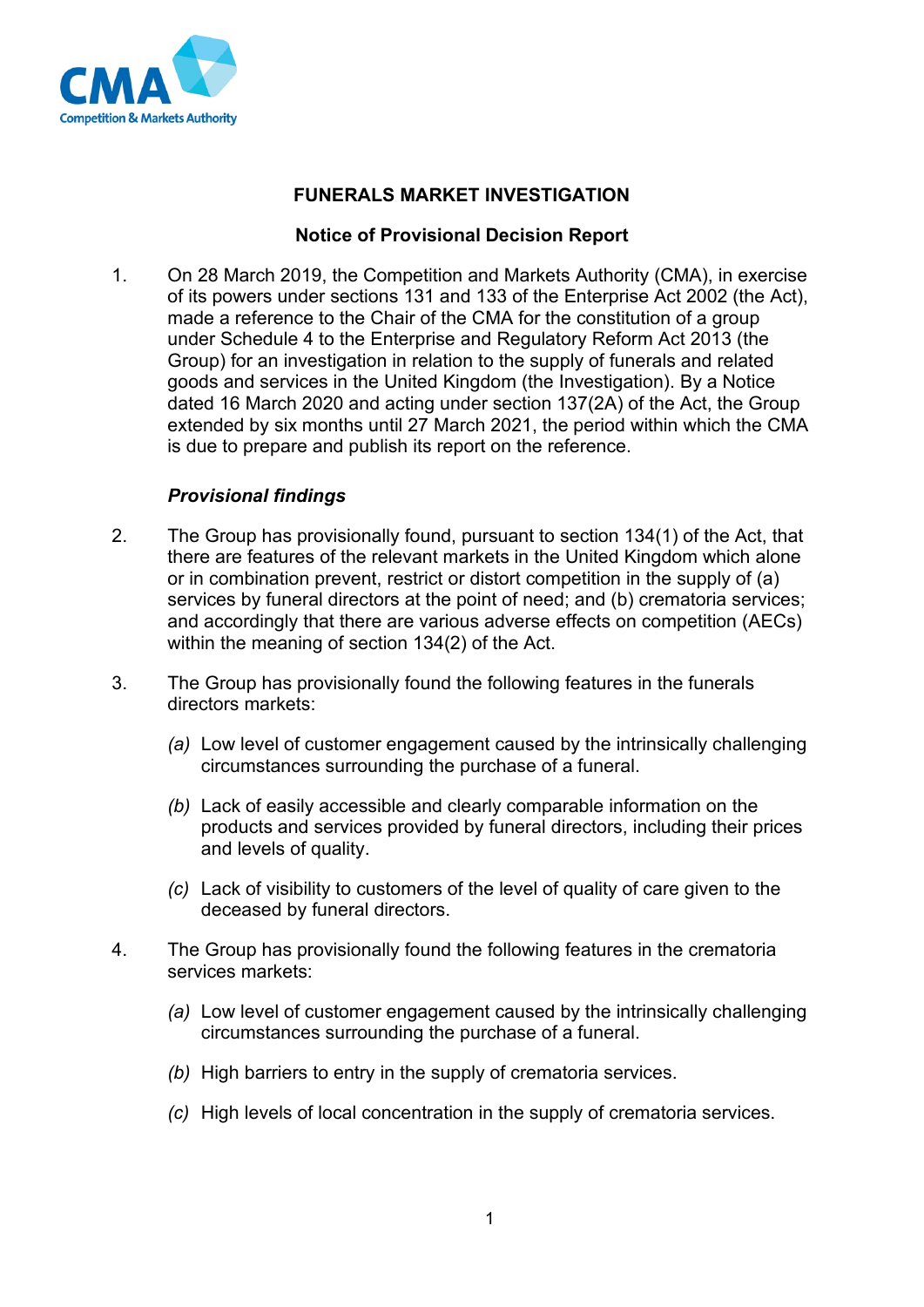#### *Provisional Remedies*

5. The Group has provisionally decided the following package of remedies.

#### *Price, commercial information and transparency*

- 6. The Group has provisionally decided to require all funeral directors to provide customers with information on the price of their:
	- *(a)* Most commonly sold funeral package;
	- *(b)* Standard funeral package (if different from (a)); and
	- *(c)* Simple funeral package (defined as the simplest funeral package that the funeral director offers) (if different from (a)).
- 7. For each of these packages, funeral directors would be required to provide:
	- *(a)* A description of what is included in and excluded from the package;
	- *(b)* The total price of the package as specified, which should reflect, as far as possible, the final price that customers are likely to pay for their chosen package; and
	- *(c)* A description of the main disbursements, or additional costs, that are not included in the price of the package (eg burial fees or cremation fees) and an indication of their likely cost to the customer.
- 8. In addition, funeral directors must also provide customers with a full price list of the disaggregated, individual products and services that they offer when those services are offered in addition to one of the funeral packages specified above, or when a customer is choosing to specify a funeral to their own personal requirements.
- 9. Funeral directors must also provide customers with details of their terms of business, specifically:
	- *(a)* The size of upfront deposit required;
	- *(b)* When the deposit and final balance must be paid;
	- *(c)* Any available payment options for paying the deposit and balance; and
	- *(d)* Any charges for late payment.
- 10. To meet this obligation, funeral directors must:
	- *(a)* Make their price information and terms of business available to customers at their premises and on their website (if available). The information must be made available in a clear and prominent manner;
	- *(b)* Provide their price information, as well as the price information of crematorium operators in the local area (eg all crematorium operators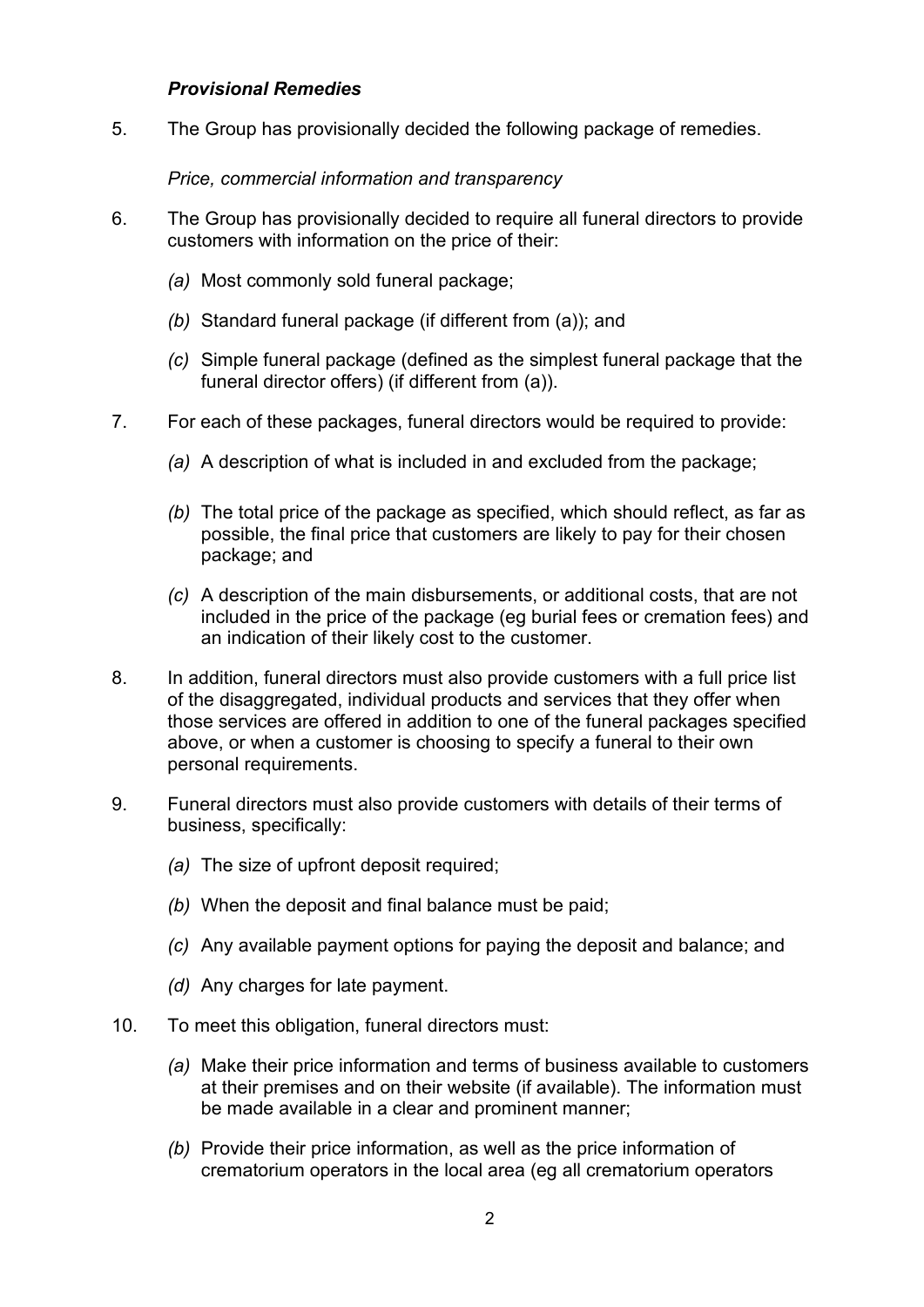within a 30-minute cortege drive time), to customers on request; and to customers prior to the arrangement meeting if this price information has not previously been requested by, and provided to, the customer.

- 11. The Group has provisionally decided to require all crematorium operators to provide customers and funeral directors in the local area (eg all funeral directors within a 30-minute cortege drive time) with information on the price of:
	- *(a)* A standard fee attended service;
	- *(b)* An unattended service (if offered by the crematorium operator); and
	- *(c)* A reduced fee service (if offered by the crematorium operator).
- 12. For each of these services, the crematorium operator must provide:
	- *(a)* A description of what is included in and excluded from the service, including the slot length;
	- *(b)* The total price of the service as specified, which should reflect, as much as possible, the final price that customers are likely to pay for their chosen service. This should include the different prices for different slots, covering day, time of day and length of slot; and
	- *(c)* A breakdown of the total price of the service as follows:
		- (i) Core service, including use of the chapel; any mandatory fees (eg death certificate and cremation forms and environmental levies; and any other elements that are necessary for the service).
		- (ii) Additional optional services, including the purchase of additional slots, use of music facilities; webcasting; organists; visual tributes; memorials; and the storage, collection, or scattering of ashes.
- 13. To meet this obligation, crematorium operators must:
	- *(a)* Make their price information available to customers at their premises and on their websites (if available). The information must be made available in a clear and prominent manner;
	- *(b)* Provide their price information to customers upon request; and
	- *(c)* Provide their price information to funeral directors in the local area (eg all funeral directors within a 30-minute cortege drive time).
- 14. The Group has provisionally decided to require funeral directors to disclose to customers:
	- *(a)* The ultimate owner of the business;
	- *(b)* Where a funeral director has any interest in a price comparison website; and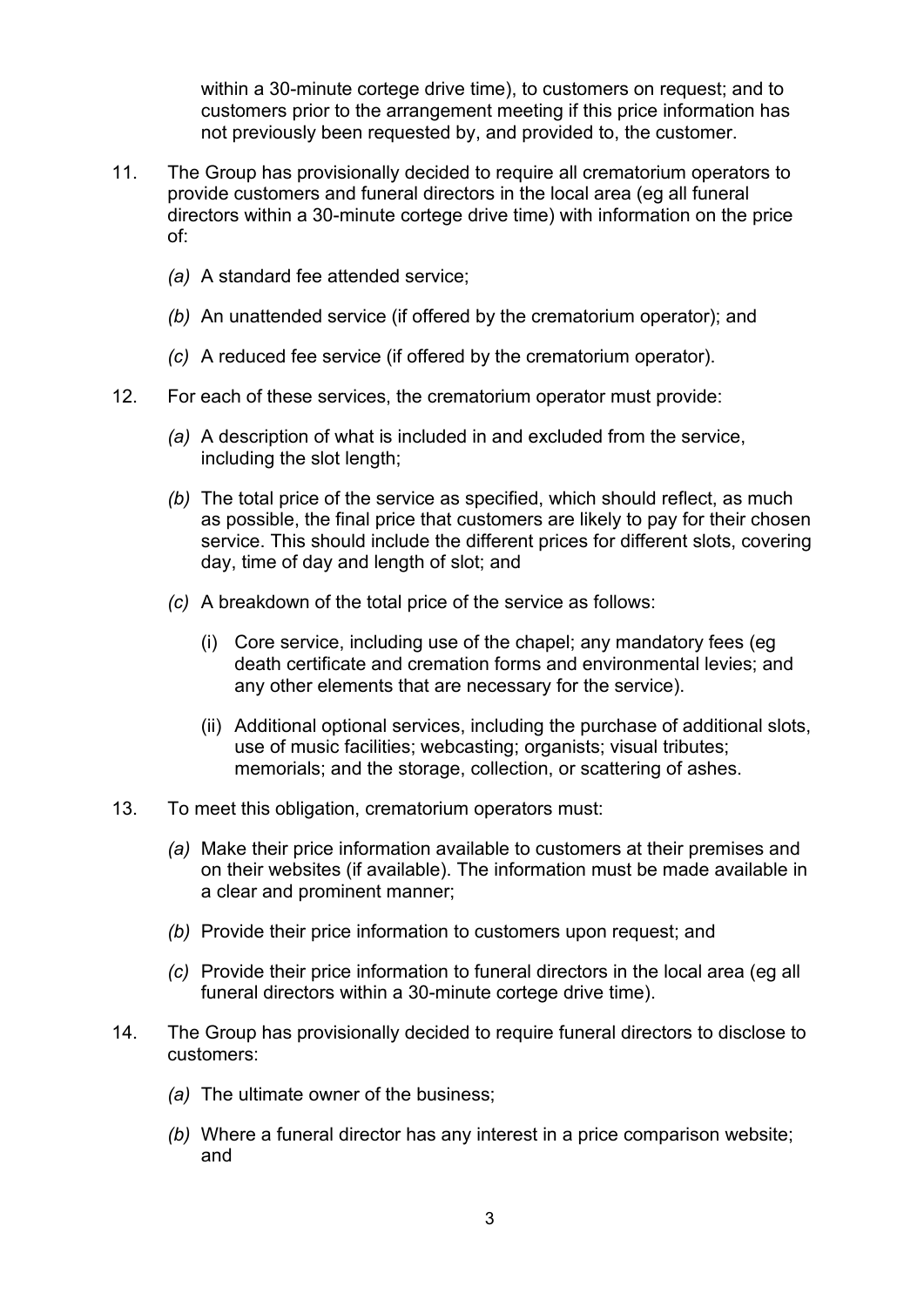- *(c)* Where a funeral director makes a charitable donation, charitable contribution or a payment of a gratuity to a third party (such as a bereavement office in a hospital, care home or other similar institution), or another form of payment that does not relate to a cost incurred or a service provided by the third party on behalf of or to the funeral director.
- 15. To meet this obligation, funeral directors must make this information available to customers at their premises and on their websites (if available) in a clear and prominent manner.
- 16. The Group has provisionally decided to prohibit funeral directors from engaging in the following activities:
	- *(a)* Arrangements or any exchange of services with, or payments to, hospices, care homes and other similar institutions which encourage or incentivise those institutions to refer customers to the funeral director;
	- *(b)* Soliciting for business through coroner and police contracts. To comply with this requirement, funeral directors must adhere to any non-solicitation clauses that are in their contracts with coroners and the police, and not solicit business if any such clauses are not included in the relevant contract.
- 17. To comply with this remedy, funeral directors must terminate any existing arrangements or exchange of services with, and stop making payments to, third parties as outlined in paragraph 16 (a) and (b). Funeral directors are also prohibited from establishing any new arrangements, engaging in any new exchange of services or making any new payments.

### *Improving the quality of funeral directors' back of house standards*

18. The Group has provisionally decided to recommend to the UK government and the devolved administrations in Northern Ireland and Wales to establish in England, Northern Ireland and Wales an inspection and registration regime to monitor the quality of funeral director services and as a first step in the establishment of a broader regulatory regime for funeral services in England, Wales and Northern Ireland.

### *Continuing review of the funerals sector by the CMA*

- 19. The Group has provisionally decided to recommend to the CMA board to:
	- *(a)* Actively monitor consumer outcomes in the funerals sector, in order to identify and, where possible, address any harmful behaviour, by tracking funeral volumes and revenue and encouraging customers or third parties to report any non-compliance with price disclosure obligations or any other harmful behaviour to the CMA;
	- *(b)* Publish an annual review of consumer outcomes in the funerals sector; and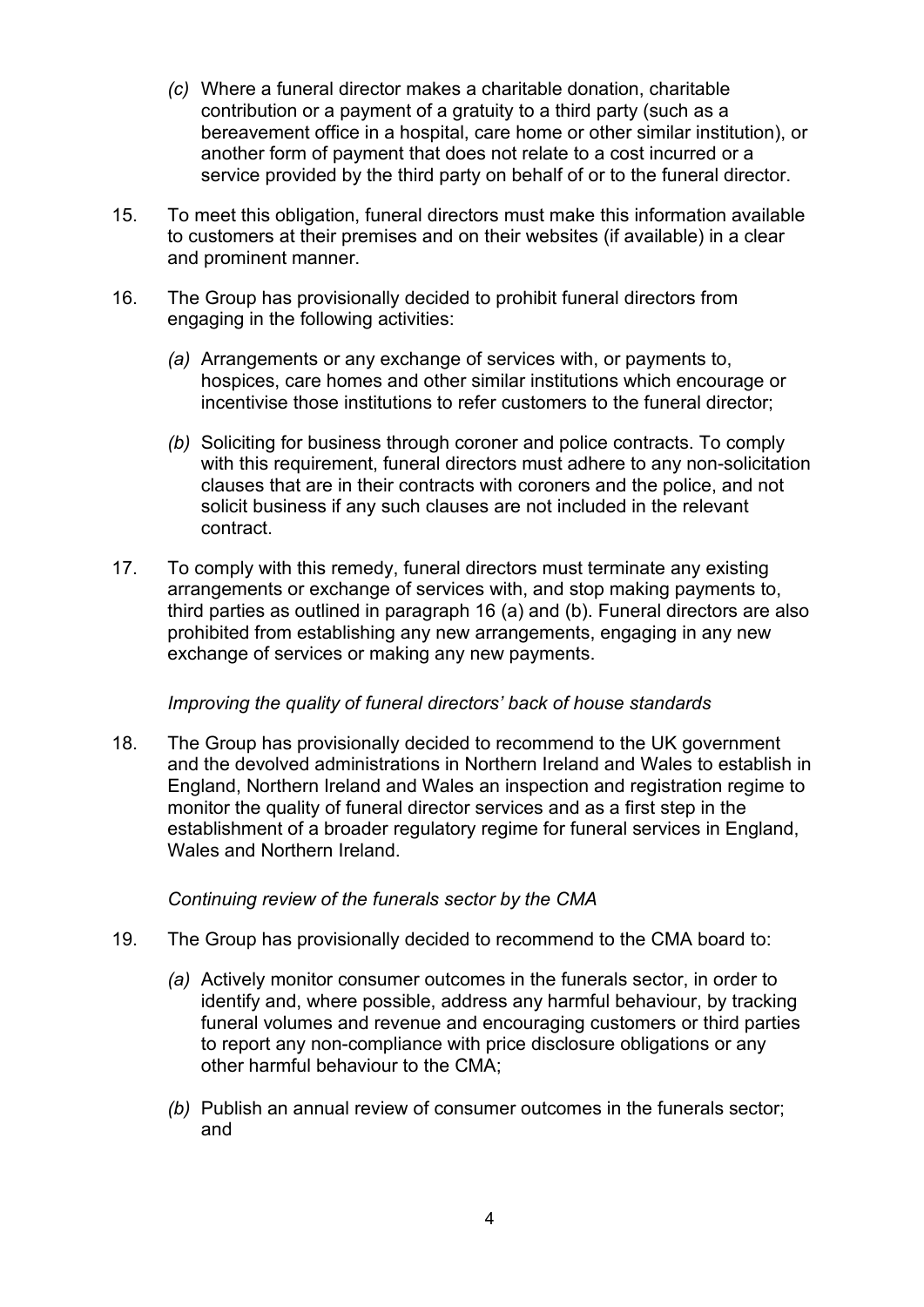- *(c)* Consider consulting on a supplementary market investigation reference at the earliest opportunity once the impact and consequences of Coronavirus (COVID19) on the funerals sector are sufficiently understood and the sector is more stable.
- 20. To enable the CMA to monitor the funerals sector, the Group has provisionally decided to require funeral directors with five or more branches to provide to the CMA details of:
	- *(a)* The total number of funerals provided each quarter; and
	- *(b)* The total revenue (excluding disbursements) during that quarter.
- 21. For funeral directors with ten or more branches, this information must be provided both in aggregate form and split by simple, standard and other funerals (based on the funeral director's definition of these types of funerals).
- 22. To enable the CMA to monitor the crematoria sector, the Group has provisionally decided to require all crematorium operators to provide to the CMA details of:
	- *(a)* The total number of cremations provided each quarter; and
	- *(b)* The total revenue during that quarter.
- 23. This information must be provided in aggregate form and split by standard services (ie peak services from 10am to 4pm), reduced fee early morning attended services (ie services at 9am or 9.30am) and unattended services. Crematorium operators must also provide an explanation of any variance if this breakdown of revenue and volumes does not equate to the aggregate numbers provided. The Group has provisionally decided to include in the Order the ability for the CMA to require this information from smaller providers if the CMA deems that this information is necessary to support its monitoring of the funerals sector.

#### *The next steps*

- 24. The Group now invites interested parties to submit reasons in writing as to why these provisional findings and proposed remedies package should not become final (or, as the case may be, should be varied).
- 25. Unless otherwise specified to a party, these reasons should be received by the Group no later than 5pm on **10 September 2020.**
- 26. Unless a different date is agreed with any party, the Group will have regard to any such reasons provided by this date in making its final decisions in this investigation.